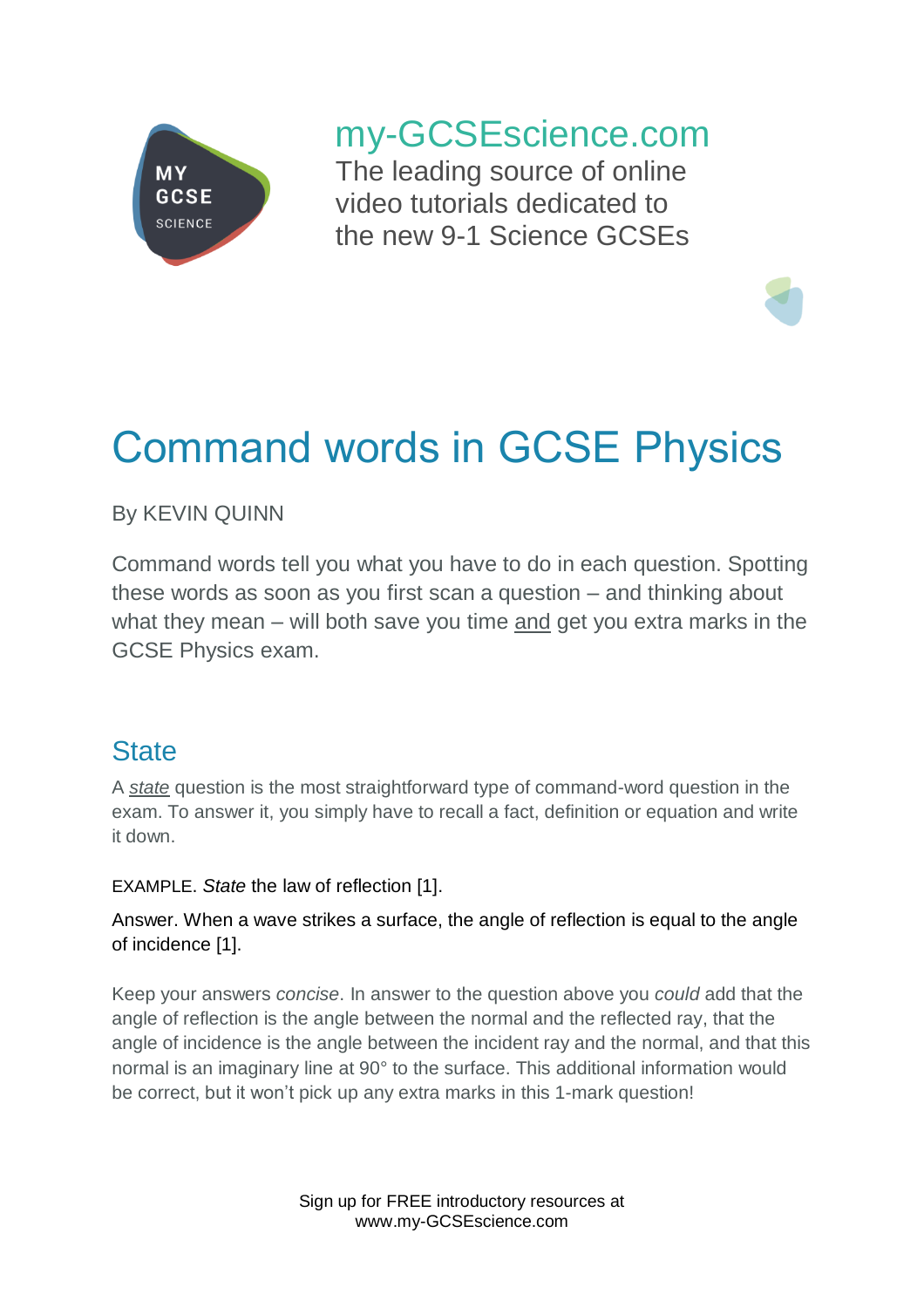# **Describe**

In a *describe* question, you simply have to *say what you see* (or what happened or what will happen). *You won't be awarded any marks for attempting to explain anything*. Describe questions often come after tables and graphs, as shown in the following example.

EXAMPLE. Fiona investigates how the extension of a spring is affected by the force which is applied to it and obtains the following results.

| Force (N)      |  |  |  |
|----------------|--|--|--|
| Extension (cm) |  |  |  |

*Describe* how the extension is affected by the force applied [2].

ANSWER. As the force increases, so too does the extension [1] in direct proportion (or as the force doubles, so too does the extension) [1].

EXAMPLE. Eric has just blown up a balloon. The air inside the balloon is at a temperature of 18 °C. *Describe* what will happen if he places the balloon into a freezer which is at a temperature of -18 °C [1].

ANSWER. The volume of the balloon will decrease [1].

# **Explain**

*Explain* questions are usually more difficult (and so are normally awarded more marks) than describe questions. If a describe question asks you **what** happened, then the matching explain question will ask you **why** it happened.

EXAMPLE. *Explain* your answer to the previous question (about what happens when the balloon is placed into the freezer) [3].

ANSWER. As the temperature of the air inside the balloon decreases, so too does its pressure [1]. Because the pressure inside the balloon is lower than that of the surrounding air [1], a force will be exerted on the balloon which will cause its volume to decrease [1]. (When the pressures inside and outside the balloon are equal to one another, this resultant force will fall to zero and the volume of the balloon will no longer decrease.)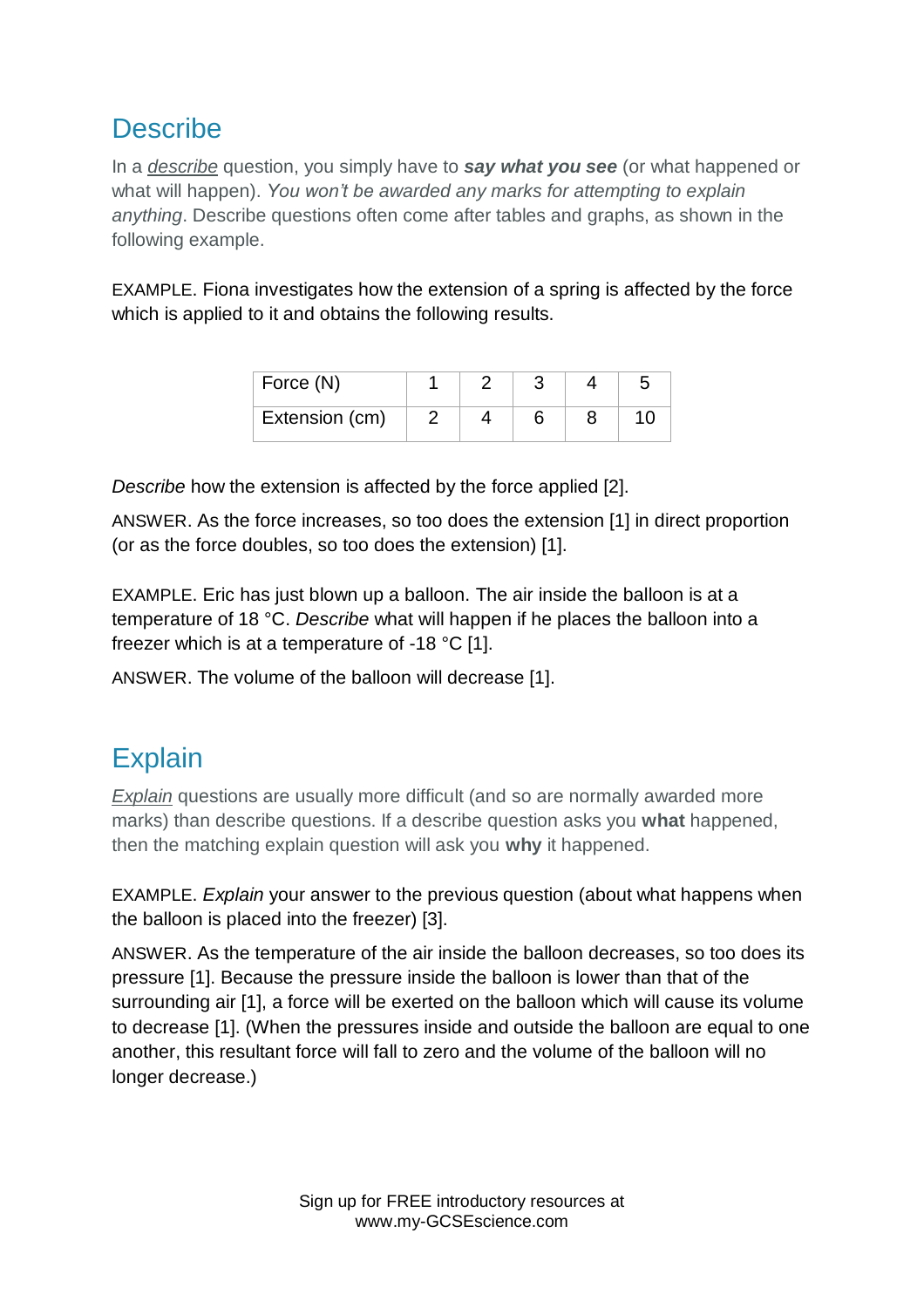Watching **My GCSE Science** *videos*, doing lots of *exam-style questions* and reviewing the *mark schemes* will help you learn how to answer explain questions.

You may be asked to explain something which seems unfamiliar. The key here is to identify the part of the course that the question relates to and then apply your knowledge of physics to the unfamiliar context.

# **Calculate**

In a *calculate* question, you will normally have to choose the correct equation to use, substitute the right numbers into the right places, and write down your final answer. You may also be asked to include the correct unit with your answer, or to write it to a certain number of significant figures. For more on units and significant figures, see our blog Dealing with numbers in physics.

EXAMPLE. For every 100 J of energy supplied to an electric toaster, 96 J are transferred to its thermal energy store. *Calculate* the efficiency of the toaster.

ANSWER. Efficiency = (useful output energy  $\div$  total input energy) =  $96 \div 100 = 0.96$ (96%).

# Show that

*Show that* questions are similar to calculate questions but with one key difference. When a show that question appears in your exam, you will often have to use the answer that is provided in a *later part of the same question*.

In the example below, even if you were unable to show that the final velocity of the car was 36 m/s, you could still have gone on to calculate its kinetic energy (using the equation  $\frac{1}{2}$  m  $v^2$ ). What this means is that you should never skip ahead because you can't answer a single show that question. *Always attempt all parts of each question*.

EXAMPLE. A racing car of mass 2000 kg accelerates from rest at 1.2  $\text{m/s}^2$  for half a minute. *Show that* it is travelling at a velocity of 36 m/s after this time [2].

ANSWER. Final velocity = initial velocity + acceleration  $\times$  time  $[1] = 0 + 1.2 \times 30 = 36$ m/s [1].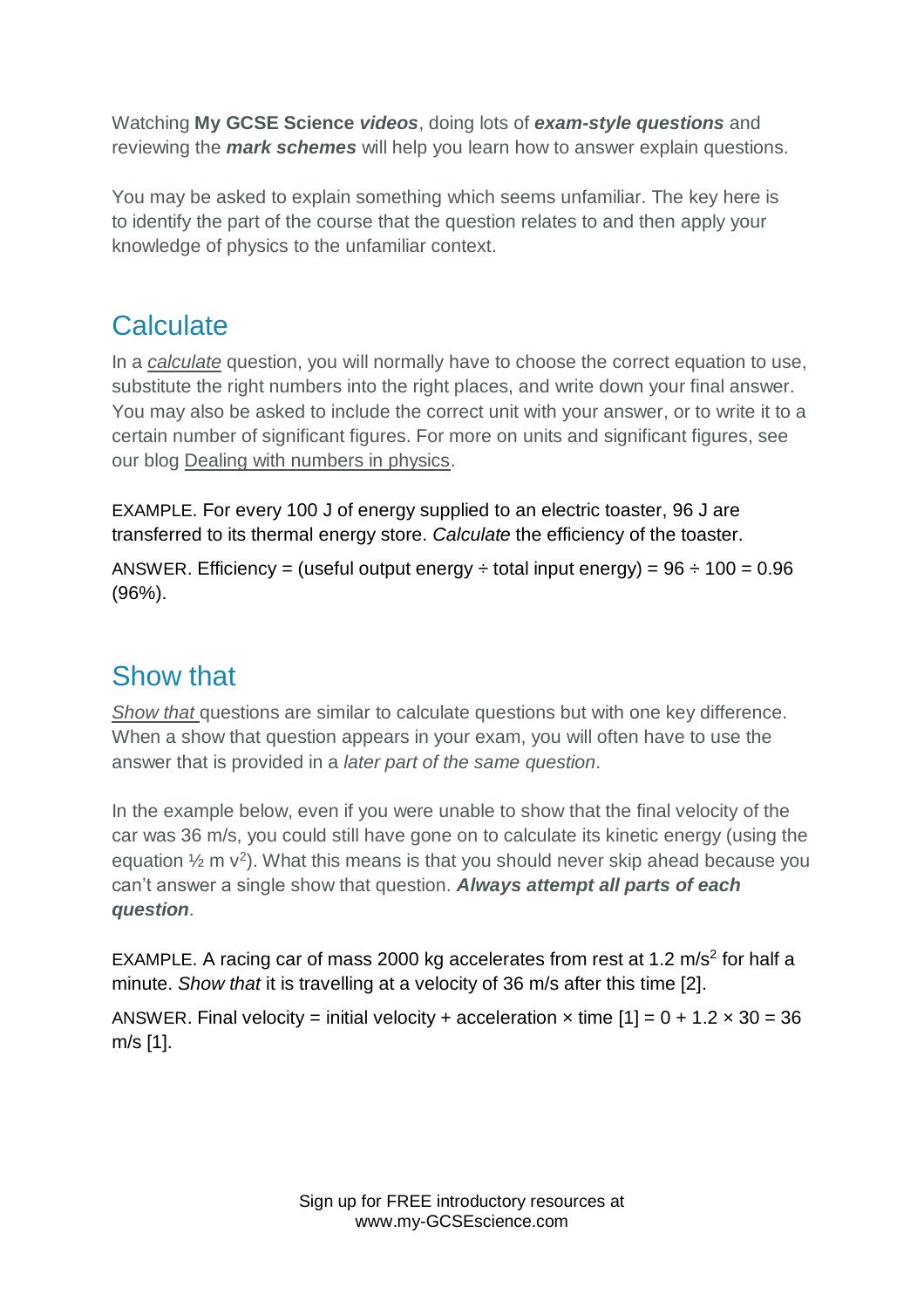#### **Evaluate**

In an *evaluate* question, you have to write down all the advantages (pros) and disadvantages (cons) of something. The same number of marks will normally be awarded for each of these.

EXAMPLE. At present, roughly one-fifth of the electricity produced in the UK is generated in nuclear power stations. *Evaluate* the possibility of increasing the proportion of UK electricity which is generated in this way [4].

ANSWER. This would allow UK energy demands to be met for many years to come (although uranium is non-renewable, it is quite abundant) [1]. It might reduce reliance on fossil fuels, which would reduce the amounts of greenhouse gases which are released into the atmosphere (and so potentially reduce the effect of human activity of climate change) [1]. However, nuclear power stations are expensive to build (and decommission), the radioactive waste produced is difficult (and expensive) to dispose of, power stations and waste sites could potentially be targeted by terrorists, and there is a small chance that they could undergo meltdown (which could release large amounts of radioactive material into the atmosphere) [any 2].

# **Compare**

In a *compare* question, you have to write down the similarities and the differences between two (or more) things. Generally, a mark scheme will award the same number of marks for the similarities and differences, so be sure to include both.

EXAMPLE. Noorah investigates the current-potential difference (I-V) behaviour of two resistors and obtains the results below. Compare the I-V behaviour of both resistors over the range of values shown [2].



ANSWER. The current through each resistor increases as the potential difference across it is increased [1]. However, at a given potential difference, the current through resistor 1 is greater than that through resistor 2 / the resistance of resistor 1 is lower than that of resistor 2 [1].